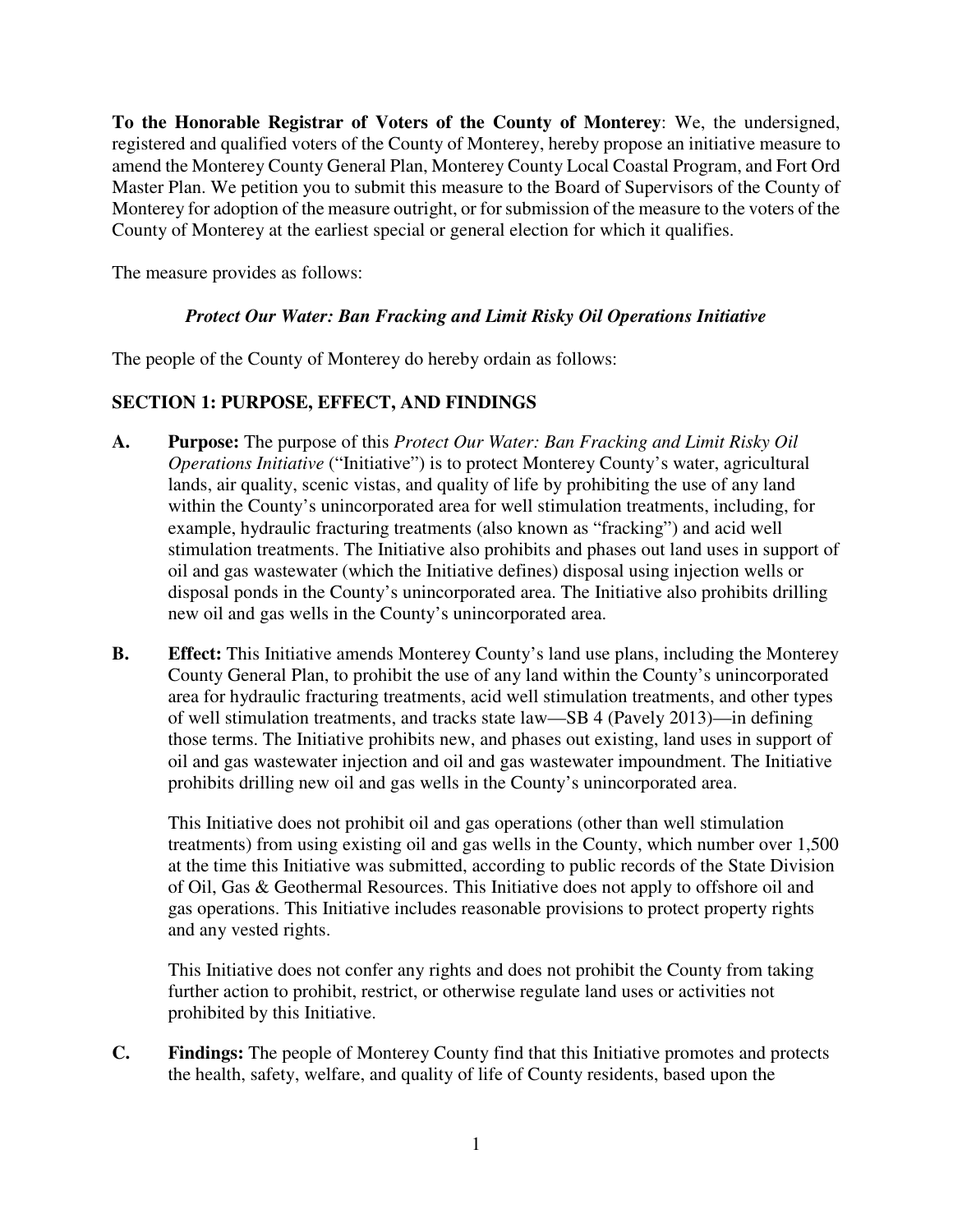following findings, any one of which would be sufficient to support adoption of this Initiative:

- **1. Monterey County Does Not Have a Permitting Process and Regulations Specifically for Oil and Gas Production Operations.** Oil and gas production operations are different from other land uses. Yet, in contrast with other oil producing counties in California, Monterey County does not have a permitting scheme specifically designed to regulate these land uses. Instead, Monterey County for decades issued "blanket" use permits to oil and gas operators, allowing them to drill new wells without adequate County oversight or environmental review. This Initiative will provide Monterey County residents with needed protection from the land use impacts of hydraulic fracturing treatments ("fracking"), oil and gas wastewater disposal, and new oil and gas wells.
- **2. Monterey County Supervisors Have Failed to Enact Needed Protections.** In 2014, over 1800 people petitioned Monterey County officials to protect their community from risky oil and gas production operations. In response, the Monterey Planning Commission recommended that the County adopt a moratorium on fracking and acid well stimulation, and also draft specific oil and gas regulations like those in neighboring counties. In 2015, the Monterey County Board of Supervisors rejected the recommendations of its Planning Commission, and failed to enact protections for the county's water, air and land. This Initiative would provide needed protections.
- **3. Fracking Could Become Widespread in Monterey County.** Fracking and acid well stimulation treatments typically include high-pressure injections of solvents, acids, and other toxic and hazardous chemicals to fracture or dissolve underground formations. Oil and gas production operations using fracking and other well stimulation treatments threaten our limited water resources. New advances in fracking and well stimulation technologies can also enable oil and gas extraction in fields and formations that were previously uneconomical to produce. The Monterey Shale Formation underlies substantial portions of the County. Future innovations in well stimulation treatments to extract oil and gas from the Monterey Shale could lead to an increase in the number of active oil and gas wells in the County.

Fracking and acid well stimulation treatments have been used in south Monterey County in the past, and residents must act now to ensure that their use does not expand. The impacts and risks associated with fracking and other well stimulation treatments are too great for County residents to accept. In order to protect local resources and interests, residents want to stop this land use before it spreads throughout the County. This Initiative prohibits land uses in support of fracking and other well stimulation treatments in the unincorporated areas of the County.

**4. Oil and Gas Production Operations, Including Those Enabled by Fracking, Use Limited Water Supplies That Should Be Preserved for Agricultural and Municipal Uses.** Water is a valuable and limited commodity in Monterey County. According to studies prepared for the Monterey County Resource Management Agency, groundwater is currently the source of nearly all agricultural and municipal water demands in the Salinas Valley, and agricultural use represents approximately 90 percent of all water used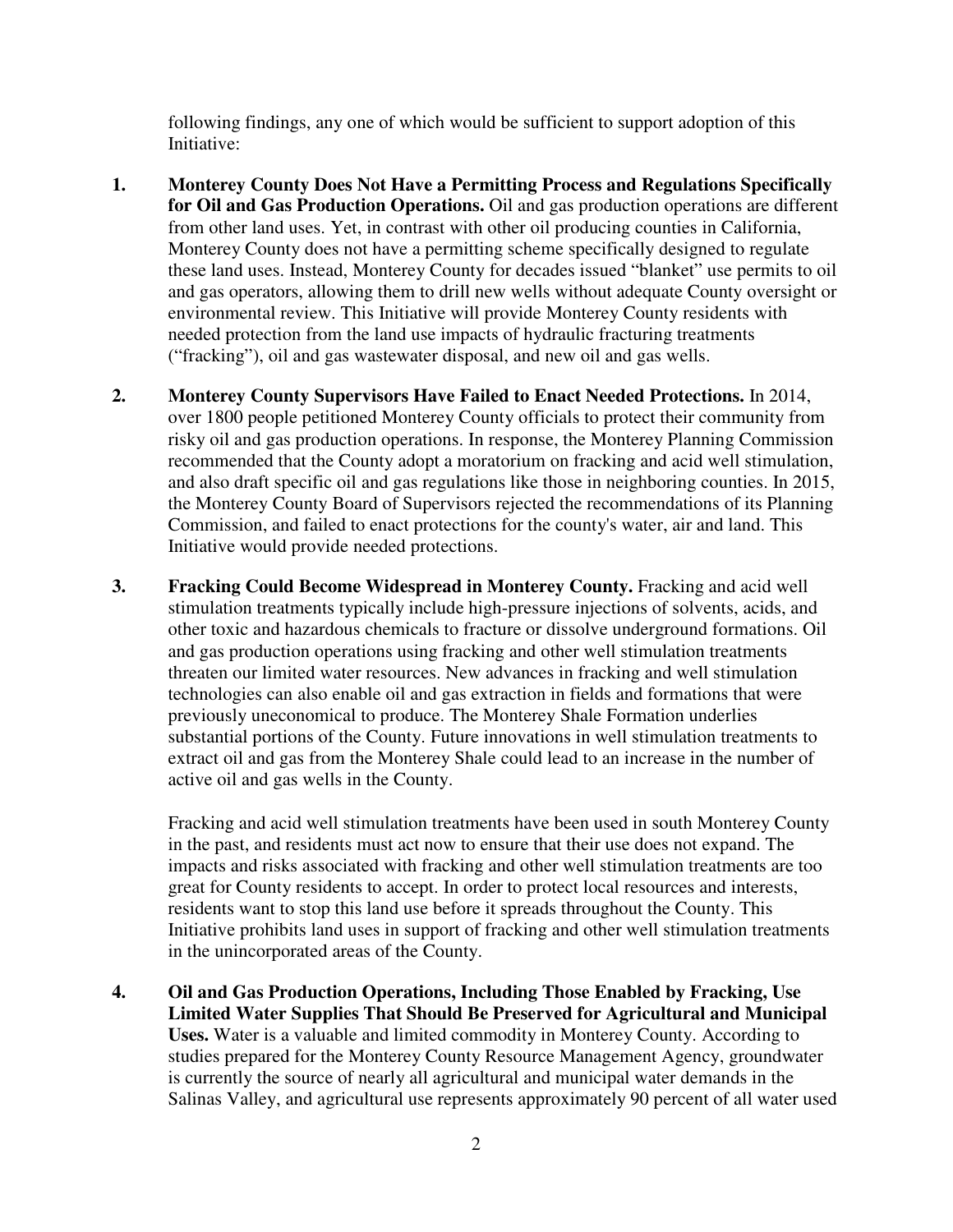in the Basin. Currently, more water is being withdrawn from the Salinas River Groundwater Basin than is being replenished, resulting in saltwater intrusion.

Expanding oil and gas production operations in California, including those using fracking and other well stimulation treatments, will increase water consumption. According to a 2013 study by the University of California, Berkeley, fracking in California often requires hundreds of thousands of gallons per well. A study by the California Council on Science and Technology showed that approximately 90% of the water used in well stimulation operations could instead be used for irrigation or domestic use.

Forestalling water shortages in the County becomes especially challenging during drought conditions like those we are currently experiencing. Residents are already experiencing unprecedented increases in water rates and anticipate further rate increases. Monterey County voters want to ensure that our limited water supplies are preserved for local farmers and residents, not for fracking or expanded oil and gas production operations.

**5. Oil and Gas Production Operations, Including Fracking, and Oil and Gas Wastewater Injection and Surface Disposal Present a Risk of Water Pollution and Soil Contamination That Monterey County Cannot Afford.** Many oil and gas production operations, including those using well stimulation treatments, mix, transport, or store toxic and hazardous chemicals such as those used in fracking or acidizing fluid.

Operators in the San Ardo oilfield in Monterey County have reported several spills or hazardous releases in recent years. The wastewater and chemicals from these operations threaten to contaminate Monterey County's water supply through improper storage or disposal, surface spills, or other means. These impacts have been experienced in other states. Water and soil contamination poses a health risk both to humans and to livestock and wildlife.

Surface spills and leaks can also occur at wastewater injection sites. And in 2015, California state regulators revealed that oil and gas producers in Monterey County had been using injection wells to dispose of oil and gas wastewater into aquifers protected under the Safe Drinking Water Act (42 U.S.C. § 300(f) et seq.).

Given the County's heavy reliance on groundwater, and the importance of the Salinas River watershed to the region, water contamination could have devastating impacts on agriculture, our local economy, and our water supplies. Monterey residents are unwilling to accept the increased risk of water pollution posed by fracking and other well stimulation treatments and wastewater injection and wastewater disposal ponds.

This Initiative will reduce these risks by prohibiting fracking and other well stimulation treatments, phasing out oil and gas wastewater injection and the use of wastewater disposal ponds, and prohibiting new oil and gas wells. Oil companies in Monterey County have already explored options to treat oil and gas wastewater, and have begun implementing them. For example, according to an industry publication, a wastewater treatment facility constructed in 2007 at the San Ardo oil field could treat approximately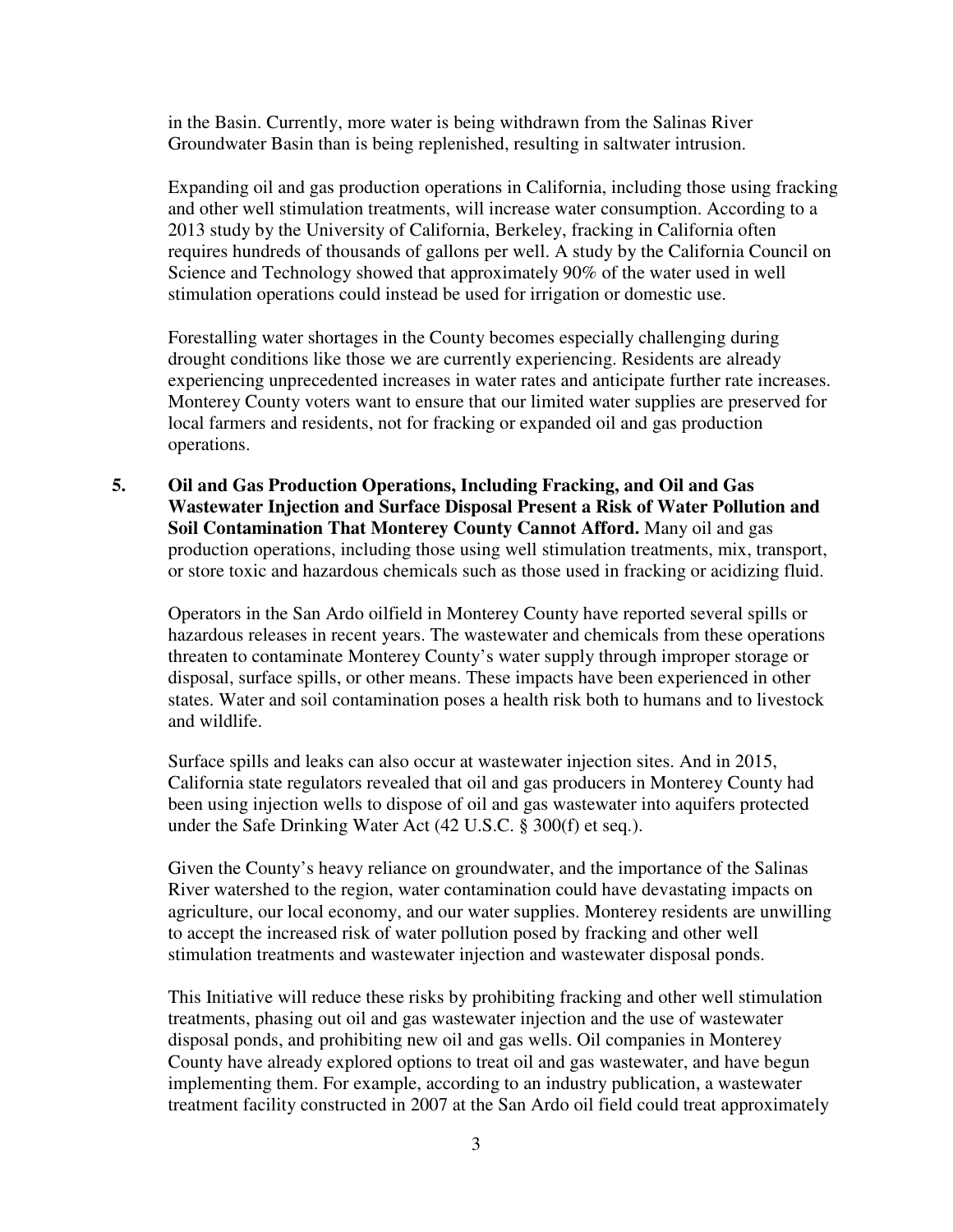one third of the wastewater produced in San Ardo, using reverse osmosis.

**6. Expanding Oil and Gas Production Operations and Continuing to Drill New Oil and Gas Wells Is Incompatible With Monterey County's Vision for the Future.** Oil and gas development projects are industrial operations at odds with the qualities and values that make Monterey County unique and prosperous. Oil and gas production operations, including fracking, and wastewater disposal activities can have considerable land use and environmental effects, including impacts on water supply, water quality, air quality, earthquake risk, scenic and biological resources, and our rural and agricultural way of life. These impacts threaten the health, safety, welfare, and quality of life of Monterey County residents. For these reasons, oil and gas production operations in the County should be limited to existing wells. These wells number over 1,500, according to public records of the State Division of Oil, Gas & Geothermal Resources.

Allowing new wells to be drilled will expand oil and gas production operations in Monterey County and threatens to increase the environmental impacts from these activities. This Initiative prohibits the drilling of new oil and gas wells within the unincorporated areas of the County.

**7. Expanding Oil and Gas Production Operations in Monterey County Is Inconsistent With Our Agricultural Heritage and Rural Character.** Monterey County takes pride in its agricultural heritage, the reputation of its agricultural products, and its wineries. Residents choose to live in Monterey County over neighboring urban areas because of the County's quiet, slower pace of life and its pastoral atmosphere.

According to the Monterey County General Plan Environmental Impact Report, the County's agricultural economy is the third largest in California. As of 2006, there were more than 1.3 million acres of agricultural lands in the county, representing more than 60% of the total land area. As the County's leading industry and one of its largest employers, agriculture is a vital part of our economy. According to a recent report cited in the Monterey County Legislative Program for 2015-2016, agriculture provides over 73,000 jobs in Monterey County. This is far more than local oil and gas production.

Monterey County's General Plan has a policy of prohibiting land uses that would interfere with ongoing agricultural operations. Expanding oil and gas production operations, including by allowing fracking and acid well stimulation treatments, threatens our agriculture-based economy. It could also lead to the conversion of agricultural lands and rangelands to oil fields, and fragmentation of existing agricultural and rangeland operations.

**8. Wastewater Injection and Fracking Will Increase the Already High Risk of Earthquakes in Monterey County.** Seismic activity is a matter of particular concern in Monterey County. Major active geologic faults, including the San Andreas fault, run through the County and numerous other faults have been mapped in the region. The Monterey County General Plan recognizes that the southeast County is a particularly active earthquake area with a regular cycle of moderately large earthquakes. Five earthquakes of magnitude 6.0 or greater have occurred on that segment of the San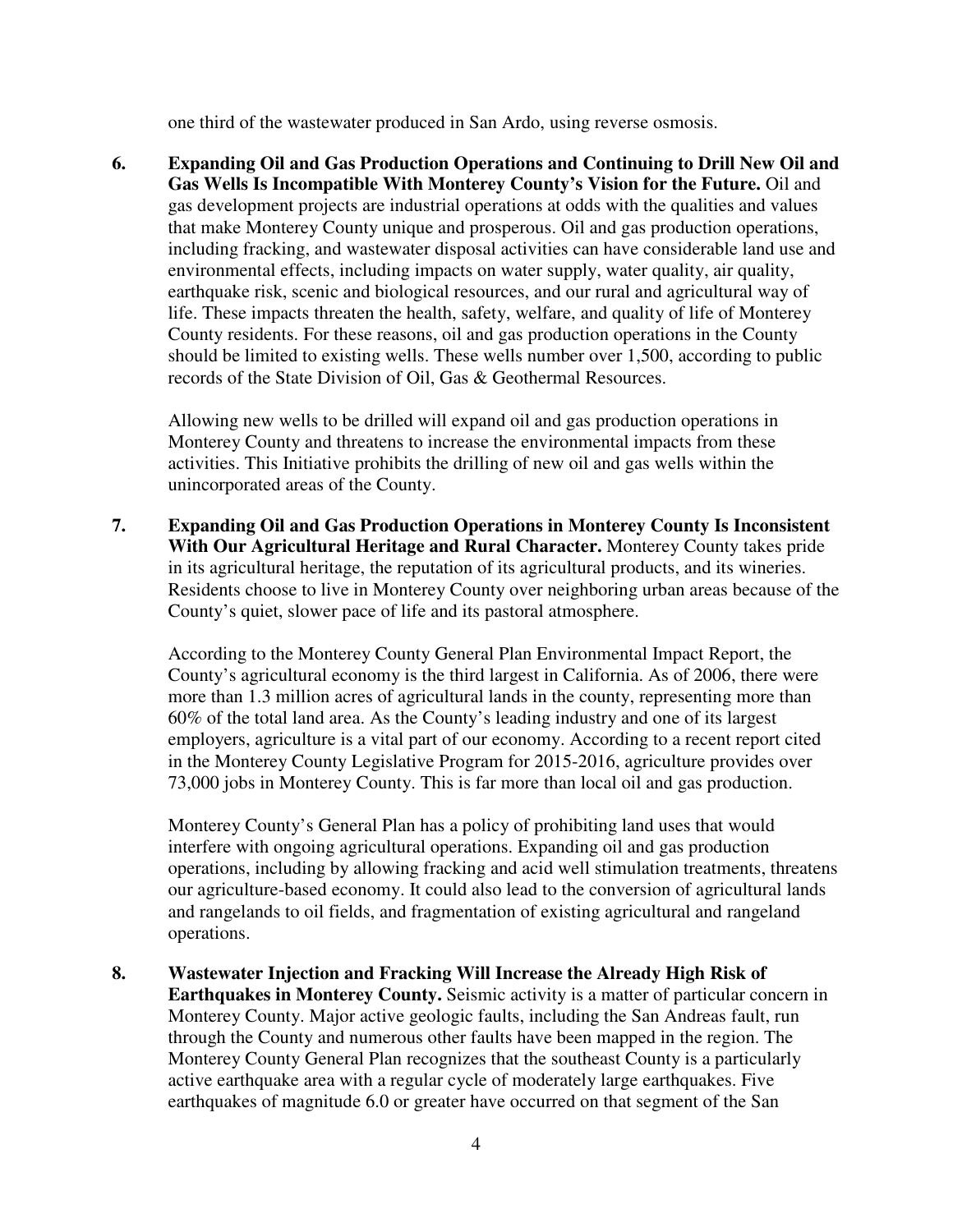Andreas fault since 1901. Earthquake damage from these events has been significant.

Oil and gas production operations using fracking and other well stimulation treatments and associated wastewater injection wells have been shown to induce and/or exacerbate earthquakes. The risk of increased seismic activity in Monterey County from these activities threatens public health and safety and the built environment, including oil and gas infrastructure. County residents do not accept this heightened risk.

- **9. Expanding Oil and Gas Production Operations Will Further Degrade Our Air Quality.** Studies suggest that oil and gas production operations using well stimulation treatments increase emissions of air pollutants linked to poor health outcomes and reduced agricultural yields. Air pollutants including benzene, toluene, ethylbenzene, xylene, radon, particulate matter, and others have been measured in elevated concentrations close to oil and gas production operations using well stimulation treatments. Ground-level ozone from emissions of nitrogen oxide, methane, and volatile organic compounds from oil and gas development have also been observed. Residents want to protect the air they breathe from these threats.
- **10. Expanding Oil and Gas Production Operations Could Degrade Our Scenic Vistas and Reputation as a Destination.** The beautiful scenic qualities of Monterey County are a major attraction for both residents and visitors. Pinnacles National Park, Monterey Bay National Marine Sanctuary, Elkhorn Slough, Los Padres National Forest, Ventana Wilderness, Point Lobos, Jack's Peak, Silver Peak Wilderness, and Big Sur are popular destinations. Views of mountains, undeveloped rangelands, large agricultural fields and croplands, natural ridgelines of the Santa Lucia and Coast Ranges, and annual grasslands provide some of the prominent elements of the County's pastoral landscape. According to a recent report, tourism is the second largest industry in Monterey County, supporting 22,000 jobs—far more than local oil and gas production.

Failing to curtail the number of new oil and gas wells in Monterey County could increase the number of unsightly oil derricks in the County, along with conspicuous drill rigs, pumping units, and other surface equipment and facilities. Our rural roads could be increasingly used by heavy industrial trucks, which will degrade road conditions and heighten noise, traffic, and safety concerns. It could also negatively affect tourism in Monterey County.

**11. Expanding Oil and Gas Production Operations Could Harm the County's Biological Resources.** Monterey County is one of the richest biological regions in North America. The County contains a variety of habitats including aquatic habitats, grasslands, wetlands, and oak woodlands. There are numerous federally listed endangered and threatened species and state designated special-status species in the County. More than 70,000 acres in the County are designated as critical habitat by the U.S. Fish and Wildlife Service. These habitat types provide high conservation value for the preservation of rare, threatened, and endangered plant and wildlife species, such as the California condor, San Joaquin kit fox, steelhead, and southern sea otter.

Expanding the footprint of oil and gas production operations, including those using well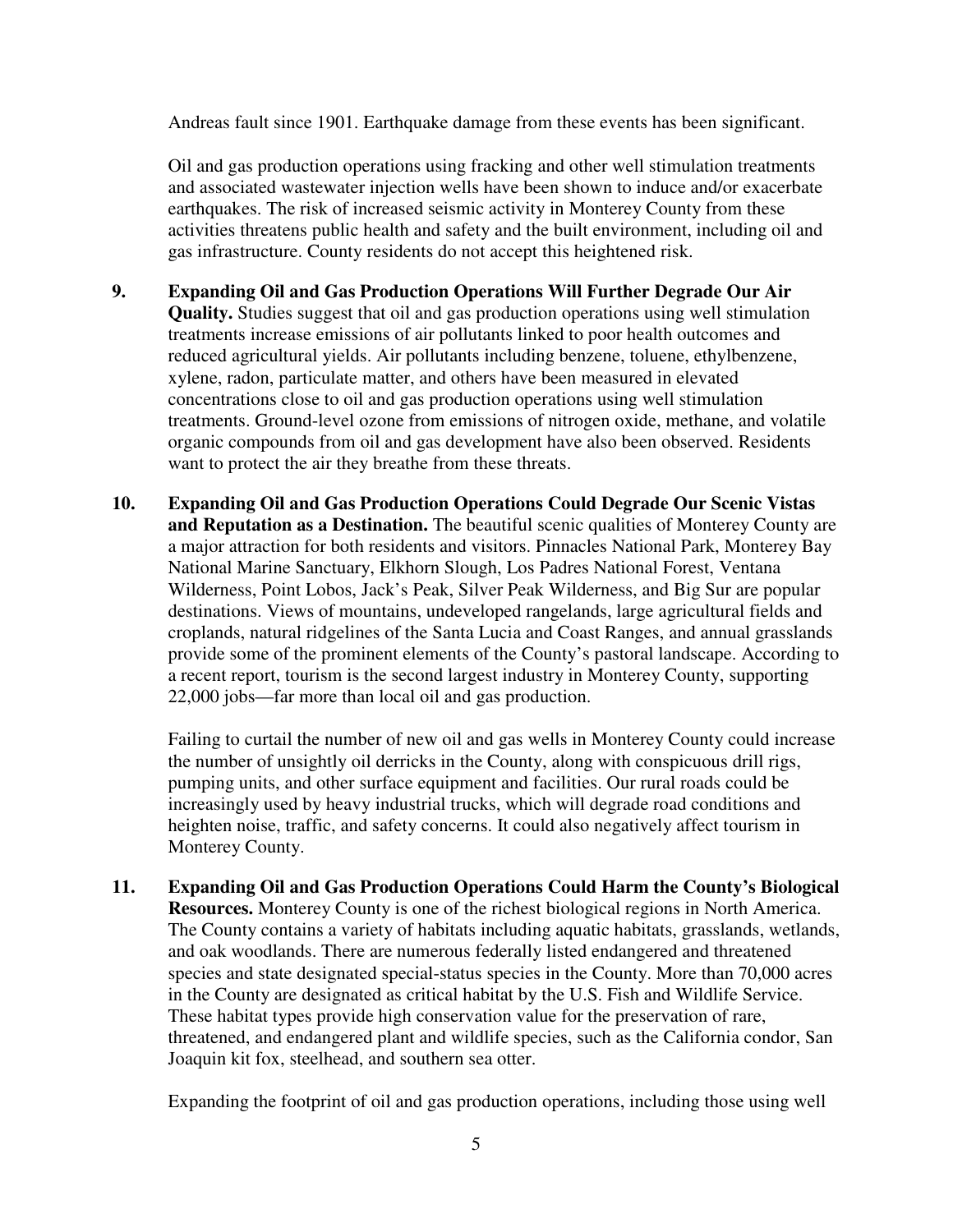stimulation treatments, threatens to harm valuable biological resources within the County. Industrial activity at well sites including well drilling, grading, surface pad and road construction, and the associated noise and air pollution, can degrade and destroy habitat. The potential for water contamination poses a further threat to wildlife.

- **12. We Must Protect the Monterey Bay National Marine Sanctuary.** The Monterey Bay National Marine Sanctuary is one of the nation's most prized marine areas, which is why it is already protected from off-shore oil and gas exploration. Oil and gas development poses unacceptable risks to these sensitive marine habitats, coastal species, fisheries, protected marine mammals, recreational activities, and scientific research. The Monterey Marine Sanctuary is intimately connected to the many watersheds that empty into it, including the Salinas River, and to the Salinas River Groundwater Basin. Any pollution of connected water drainage systems and the underlying aquifers could pollute the Bay and undermine its purpose as a protected Marine Sanctuary. This is a risk that Monterey residents cannot tolerate. This Initiative does not prohibit or regulate offshore oil and gas production operations, which are outside of the County's jurisdiction.
- **13. Reliance on Oil and Gas Extraction Is Not the Way to Grow a Healthy Economy in Monterey County.** Oil and gas production operations, including those using well stimulation treatments like fracking, do not adequately provide the long-term local job opportunities that are necessary to sustain a healthy local economy. Rapid development of oil resources can lead to "boom-and-bust" growth that is ultimately harmful to the local economy. It is debatable whether oil and gas production operations will create a significant number of new jobs in Monterey County in the long term—and they threaten the assets and resources upon which a prosperous future for the County depends.

The people of Monterey County wish to create  $21<sup>st</sup>$  century job opportunities in tourism, renewable and clean energy, and green technology, which are compatible with our existing economic strengths and the quality of our communities. Residents want a robust tourism sector that leverages our existing agricultural, historical, and environmental assets. A healthy, sustainable economy requires developing a diversity of energy resources, such as wind and solar. The County plans to meet California greenhouse gas reduction targets and stimulate local businesses and the economy by supporting new renewable energy development. Oil and gas production operations, including those using fracking and other well stimulation treatments, are non-renewable, carbon emitting, and use extractive technologies that are incompatible with these goals and with preserving what makes Monterey County a desirable place to live and work.

**14. Monterey County's Oil Is Particularly Carbon-intensive.** The oil in Monterey County is particularly thick and viscous, and requires a significant amount of energy to extract and refine. Operators frequently use "enhanced" oil recovery techniques such as steam injection to heat the heavy oil deposits in order to bring them to the surface. These operations require more surface equipment, including combustion engines that burn fossil fuels and release air pollution and greenhouse gasses, therefore reducing the net energy gain from extracting the oil. Crude oil from Monterey's San Ardo oilfield is the second most carbon-intensive in California, and some of the most carbon-intensive in the world, according to the California Air Resources Board.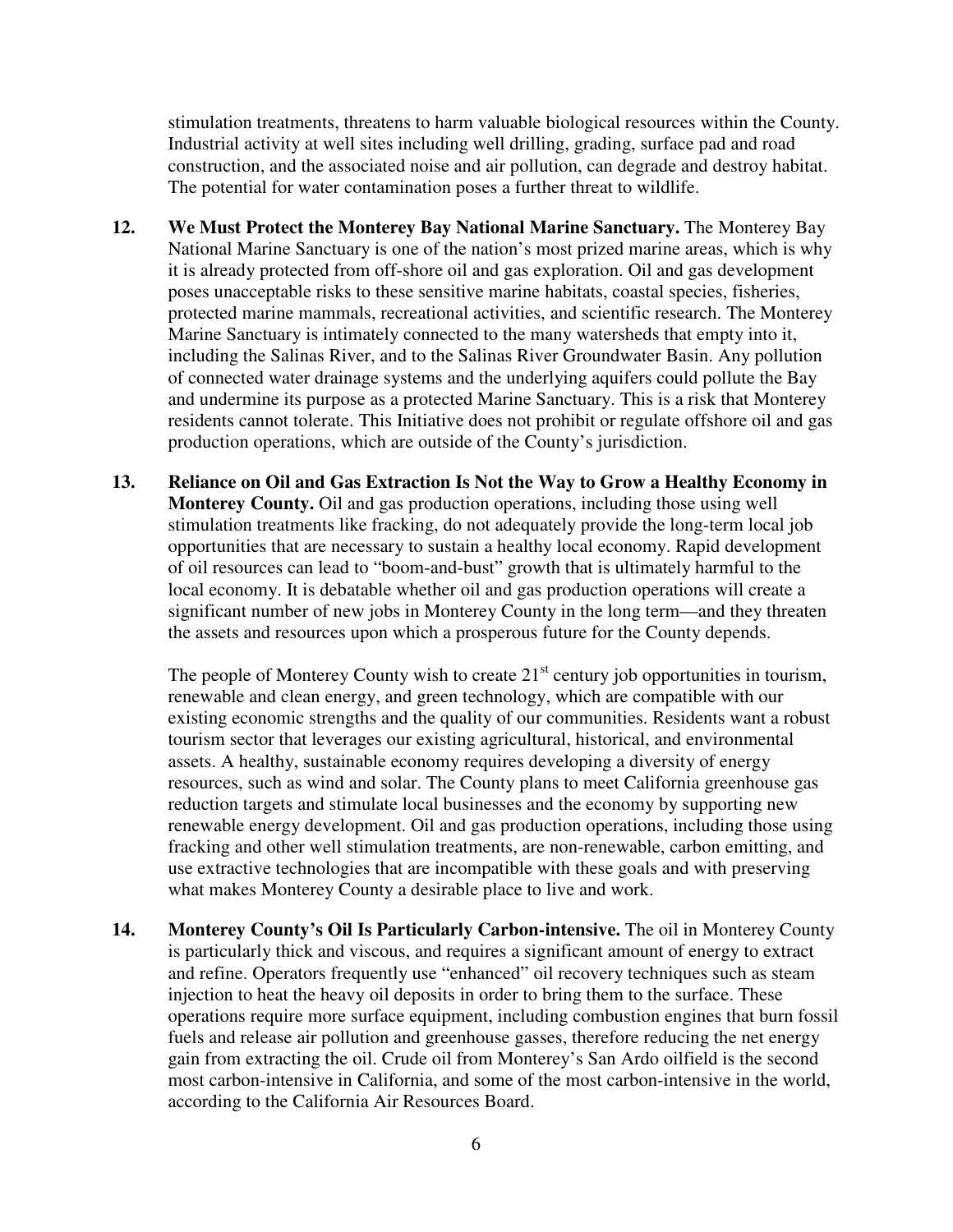**15. Expanded Oil and Gas Production Operations Will Contribute to Climate Change.**  Greenhouse gas emissions, both from the production and the combustion of oil and gas produced in Monterey County, will contribute to global climate change and its negative effects. Climate change poses serious risks to California's natural resources, particularly in coastal counties like Monterey. These risks include changes in temperature, precipitation patterns, and water availability, as well as rising sea levels and altered coastal conditions. Monterey County residents wish to ensure that the County works to reduce greenhouse gas emissions and is a leader in the State's efforts to meet greenhouse gas reduction targets.

## **SECTION 2: MONTEREY COUNTY GENERAL PLAN AMENDMENTS**

**A.** This *Protect Our Water: Ban Fracking and Limit Risky Oil Operations Initiative*  ("Initiative") hereby amends the Monterey County General Plan, as amended through February 23, 2016 ("submittal date") ("General Plan"). Text to be inserted in the General Plan is indicated in **bold** type. The language adopted in the following amendments may be repealed or amended only by a vote of the people. The General Plan Land Use Element (which is a part of the General Plan) is hereby amended to add the following new Policies LU-1.21, LU-1.22, and LU-1.23:

# **LU-1.21 Land Uses in Support of Well Stimulation Treatments Are Prohibited.**

- **1. Prohibited Land Uses: The development, construction, installation, or use of any facility, appurtenance, or above-ground equipment, whether temporary or permanent, mobile or fixed, accessory or principal, in support of well stimulation treatments is prohibited on all lands within the County's unincorporated area.**
- **2. Definitions:**

**"Well stimulation treatments" means any treatment of a well designed to enhance oil and gas production or recovery by increasing the permeability of the formation. Well stimulation treatments include, but are not limited to, hydraulic fracturing treatments and acid well stimulation treatments. Well stimulation treatments do not include steam flooding, water flooding, or cyclic steaming and do not include routine well cleanout work, routine well maintenance, routine removal of formation damage due to drilling, bottom hole pressure surveys, or routine activities that do not affect the integrity of the well or the formation.** 

**"Hydraulic fracturing treatment" means a well stimulation treatment that, in whole or in part, includes the pressurized injection of hydraulic fracturing fluid or fluids into an underground geologic formation in order to fracture or with the intent to fracture the formation, thereby causing or enhancing the production of oil or gas from a well.**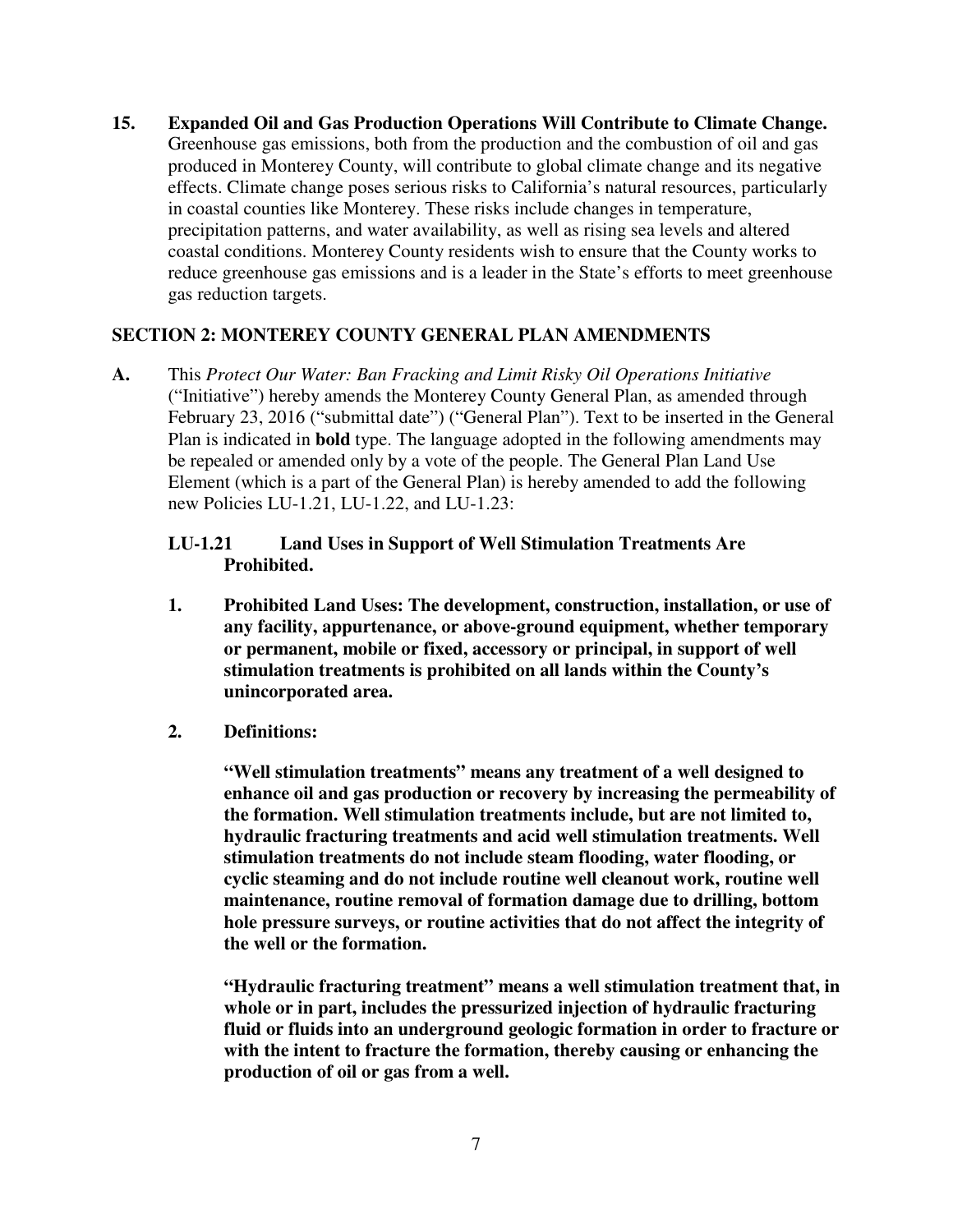**"Acid well stimulation treatment" means a well stimulation treatment that uses, in whole or in part, the application of one or more acids to the well or underground geologic formation. The acid well stimulation treatment may be at any applied pressure and may be used in combination with hydraulic fracturing treatments or other well stimulation treatments. Acid well stimulation treatments include acid matrix stimulation treatments and acid fracturing treatments. Acid matrix stimulation treatments are acid treatments conducted at pressures lower than the applied pressure necessary to fracture the underground geologic formation.** 

- **3. This Policy LU-1.21 was adopted by the** *Protect Our Water: Ban Fracking and Limit Risky Oil Operations Initiative* **and may not be amended or repealed except by a vote of the people.**
- **LU-1.22 Land Uses in Support of Oil and Gas Wastewater Injection and Oil and Gas Wastewater Impoundment Are Prohibited.**
- **1. Prohibited Land Uses: The development, construction, installation, or use of any facility, appurtenance, or above-ground equipment, whether temporary or permanent, mobile or fixed, accessory or principal, in support of oil and gas wastewater injection or oil and gas wastewater impoundment is prohibited on all lands within the County's unincorporated area.**
- **2. Reasonable Amortization Period: In order to provide a reasonable amortization or "phase-out" period, all nonconforming land uses under this Policy LU-1.22 shall be discontinued within five years of the Effective Date. The five-year amortization period may be extended on a case-by-case basis if the Planning Commission determines that the applicant: (a) had, as of the Effective Date, a vested right under State law to conduct land uses in support of oil and gas wastewater injection and/or oil and gas wastewater impoundment; and (b) makes a showing, based on substantial evidence, that five years is not a reasonable amortization period pursuant to State law. Any such extension may be granted only for the minimum length of time necessary to provide a reasonable amortization period pursuant to State law, and shall not exceed 10 years (in addition to the initial five-year period for a total of 15 years).**

 **All Planning Commission determinations made under this Policy LU-1.22 must be made upon application by the property owner and after a duly noticed public hearing and may be appealed to the Board of Supervisors.** 

 **Nothing in this Policy LU-1.22 is intended to affect any existing County authority to terminate operations found to be a nuisance, or that are otherwise operating unlawfully.** 

**3. Definitions:**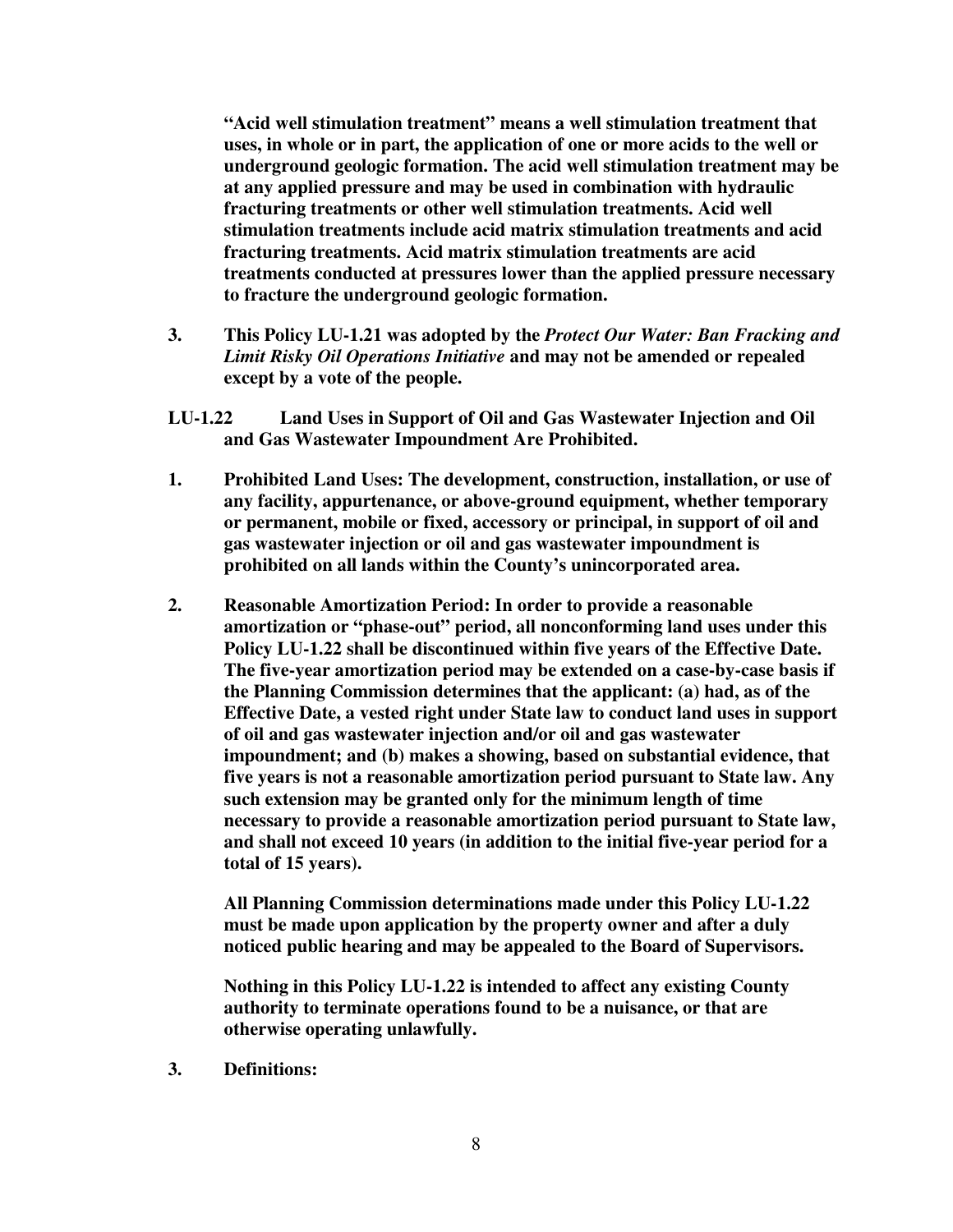**"Oil and gas wastewater injection" means the injection of oil and gas wastewater into a well for underground storage or disposal.** 

**"Oil and gas wastewater impoundment" means the storage or disposal of oil and gas wastewater in depressions or basins in the ground, whether manmade or natural, lined or unlined, including percolation ponds and evaporation ponds.** 

**"Oil and gas wastewater" means wastewater brought to the surface in connection with oil or natural gas production, including flowback fluid and produced water.** 

**"Effective Date" means the date that the** *Protect Our Water: Ban Fracking and Limit Risky Oil Operations Initiative* **became effective pursuant to State law.** 

- **4. Nothing in this Policy LU-1.22 is intended to prevent a party who holds a permit issued by the California Division of Oil, Gas & Geothermal Resources from complying with requirements or conditions of that permit (for example, maintaining minimum hydrostatic pressure levels to prevent subsidence).**
- **5. This Policy LU-1.22 was adopted by the** *Protect Our Water: Ban Fracking and Limit Risky Oil Operations Initiative* **and may not be amended or repealed except by a vote of the people.**
- **LU-1.23 Land Uses in Support of Drilling New Oil and Gas Wells Are Prohibited**
- **1. Prohibited Land Uses: The drilling of new oil and gas wells is prohibited on all lands within the County's unincorporated area. This Policy LU-1.23 does not affect oil and gas wells drilled prior to the Effective Date and which have not been abandoned.**
- **2. Definitions:**

**"Oil and gas wells" means wells drilled for the purpose of exploring for, recovering, or aiding in the recovery of, oil and gas.** 

**"Effective Date" means the date that the** *Protect Our Water: Ban Fracking and Limit Risky Oil Operations Initiative* **became effective pursuant to State law.** 

**3. This Policy LU-1.23 was adopted by the** *Protect Our Water: Ban Fracking and Limit Risky Oil Operations Initiative* **and may not be amended or repealed except by a vote of the people.** 

#### **SECTION 3: LOCAL COASTAL PROGRAM AMENDMENTS**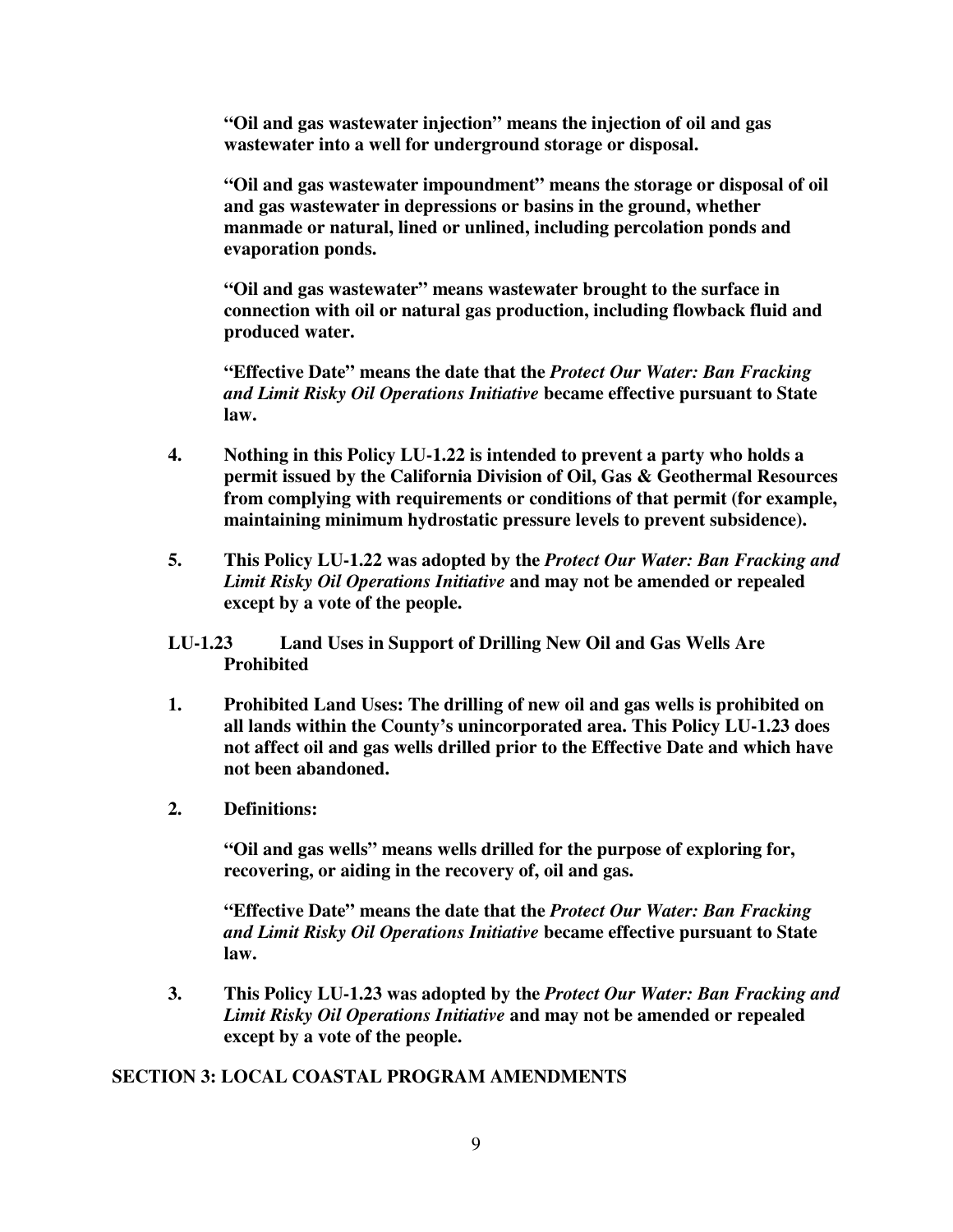- A. This Initiative hereby amends the North County Land Use Plan, Big Sur Coast Land Use Plan, Carmel Land Use Plan, and Del Monte Forest Land Use Plan, which Plans are part of the Monterey County Local Coastal Program, as amended through the submittal date. Text to be inserted in the Plans is indicated in **bold** type. The language adopted in the following amendments may only be repealed or amended only by a vote of the people. Amendments to the Local Coastal Program require certification by the Coastal Commission before they may take effect.
- B. The North County Land Use Plan is hereby amended to add the following bold text as Land Use Plan and Development Specific Policy H on page 78, below existing Policy G; and

The Big Sur Coast Land Use Plan is hereby amended to add the following bold text as Land Use and Development Specific Policy P on page 100, below existing Policy O; and

The Carmel Area Land Use Plan is hereby amended to add the following bold text as Land Use and Development Specific Policy K on page 93, below existing Policy J; and

The Del Monte Forest Area Land Use Plan is hereby amended to add the following bold text as Land Use and Development Policy 97 on page 29, below existing Policy 96:

## **Land Uses in Support of Well Stimulation Treatments Are Prohibited.**

- **1. Prohibited Land Uses: The development, construction, installation, or use of any facility, appurtenance, or above-ground equipment, whether temporary or permanent, mobile or fixed, accessory or principal, in support of well stimulation treatments is prohibited on all lands within the County's unincorporated area.**
- **2. Definitions:**

**"Well stimulation treatments" means any treatment of a well designed to enhance oil and gas production or recovery by increasing the permeability of the formation. Well stimulation treatments include, but are not limited to, hydraulic fracturing treatments and acid well stimulation treatments. Well stimulation treatments do not include steam flooding, water flooding, or cyclic steaming and do not include routine well cleanout work, routine well maintenance, routine removal of formation damage due to drilling, bottom hole pressure surveys, or routine activities that do not affect the integrity of the well or the formation.** 

**"Hydraulic fracturing treatment" means a well stimulation treatment that, in whole or in part, includes the pressurized injection of hydraulic fracturing fluid or fluids into an underground geologic formation in order to fracture or with the intent to fracture the formation, thereby causing or enhancing the production of oil or gas from a well.** 

**"Acid well stimulation treatment" means a well stimulation treatment that**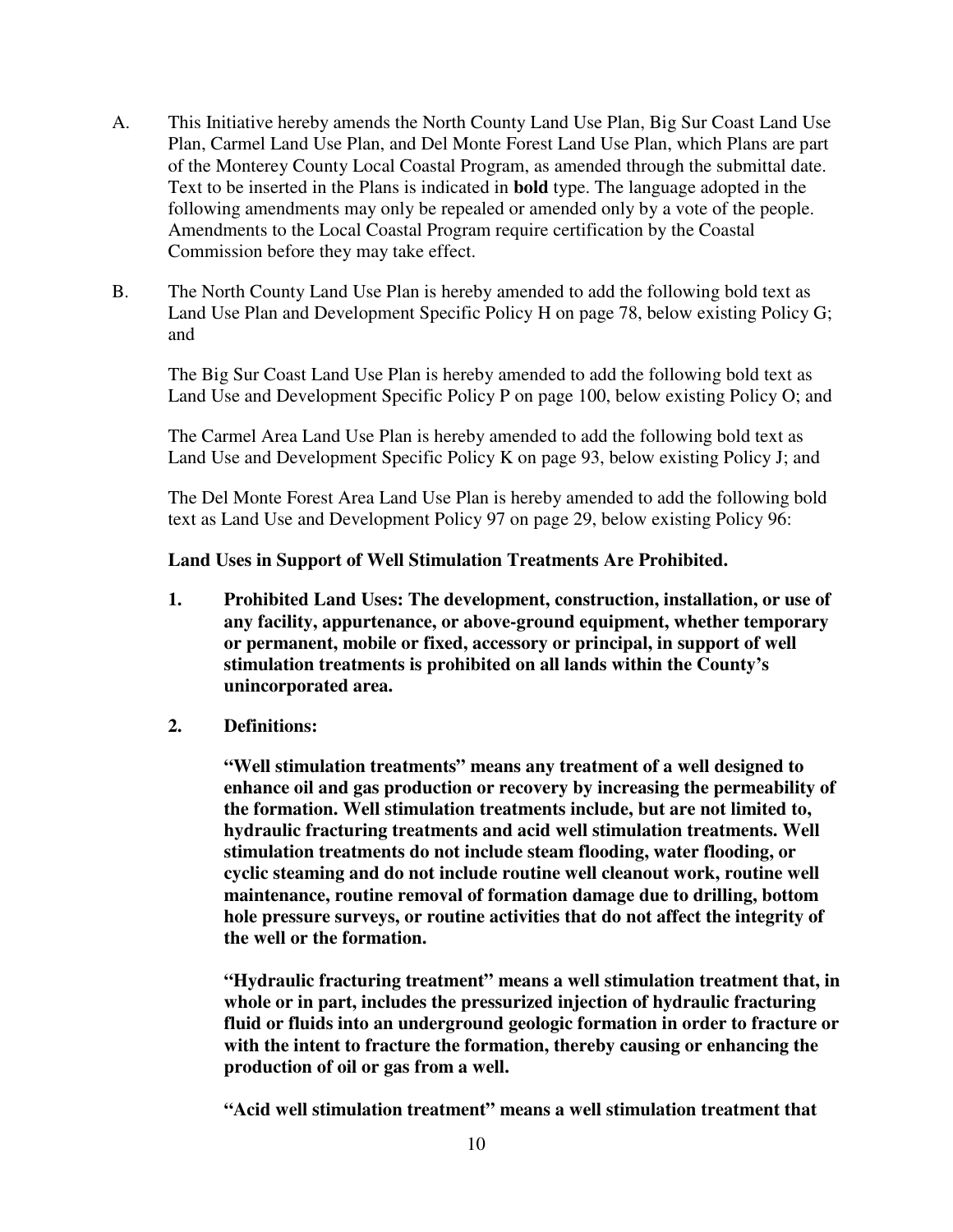**uses, in whole or in part, the application of one or more acids to the well or underground geologic formation. The acid well stimulation treatment may be at any applied pressure and may be used in combination with hydraulic fracturing treatments or other well stimulation treatments. Acid well stimulation treatments include acid matrix stimulation treatments and acid fracturing treatments. Acid matrix stimulation treatments are acid treatments conducted at pressures lower than the applied pressure necessary to fracture the underground geologic formation.** 

# **3. This Policy was adopted by the** *Protect Our Water: Ban Fracking and Limit Risky Oil Operations Initiative* **and may not be amended or repealed except by a vote of the people.**

C. The North County Land Use Plan is hereby amended to add the following bold text as Land Use Plan and Development Specific Policy I on page 78, below existing Policy G; and

The Big Sur Coast Land Use Plan is hereby amended to add the following bold text as Land Use and Development Specific Policy Q on page 100, below existing Policy O; and

The Carmel Area Land Use Plan is hereby amended to add the following bold text as Land Use and Development Specific Policy L on page 93, below existing Policy J; and

The Del Monte Forest Area Land Use Plan is hereby amended to add the following bold text as Land Use and Development Policy 98 on page 29, below existing Policy 96:

# **Land Uses in Support of Oil and Gas Wastewater Injection and Oil and Gas Wastewater Impoundment Are Prohibited.**

- **1. Prohibited Land Uses: The development, construction, installation, or use of any facility, appurtenance, or above-ground equipment, whether temporary or permanent, mobile or fixed, accessory or principal, in support of oil and gas wastewater injection or oil and gas wastewater impoundment is prohibited on all lands within the County's unincorporated area.**
- **2. Reasonable Amortization Period: In order to provide a reasonable amortization or "phase-out" period, all nonconforming land uses under this Policy shall be discontinued within five years of the Effective Date. The fiveyear amortization period may be extended on a case-by-case basis if the Planning Commission determines that the applicant: (a) had, as of the Effective Date, a vested right under State law to conduct land uses in support of oil and gas wastewater injection and/or oil and gas wastewater impoundment; and (b) makes a showing, based on substantial evidence, that five years is not a reasonable amortization period pursuant to State law. Any such extension may be granted only for the minimum length of time necessary to provide a reasonable amortization period pursuant to State law,**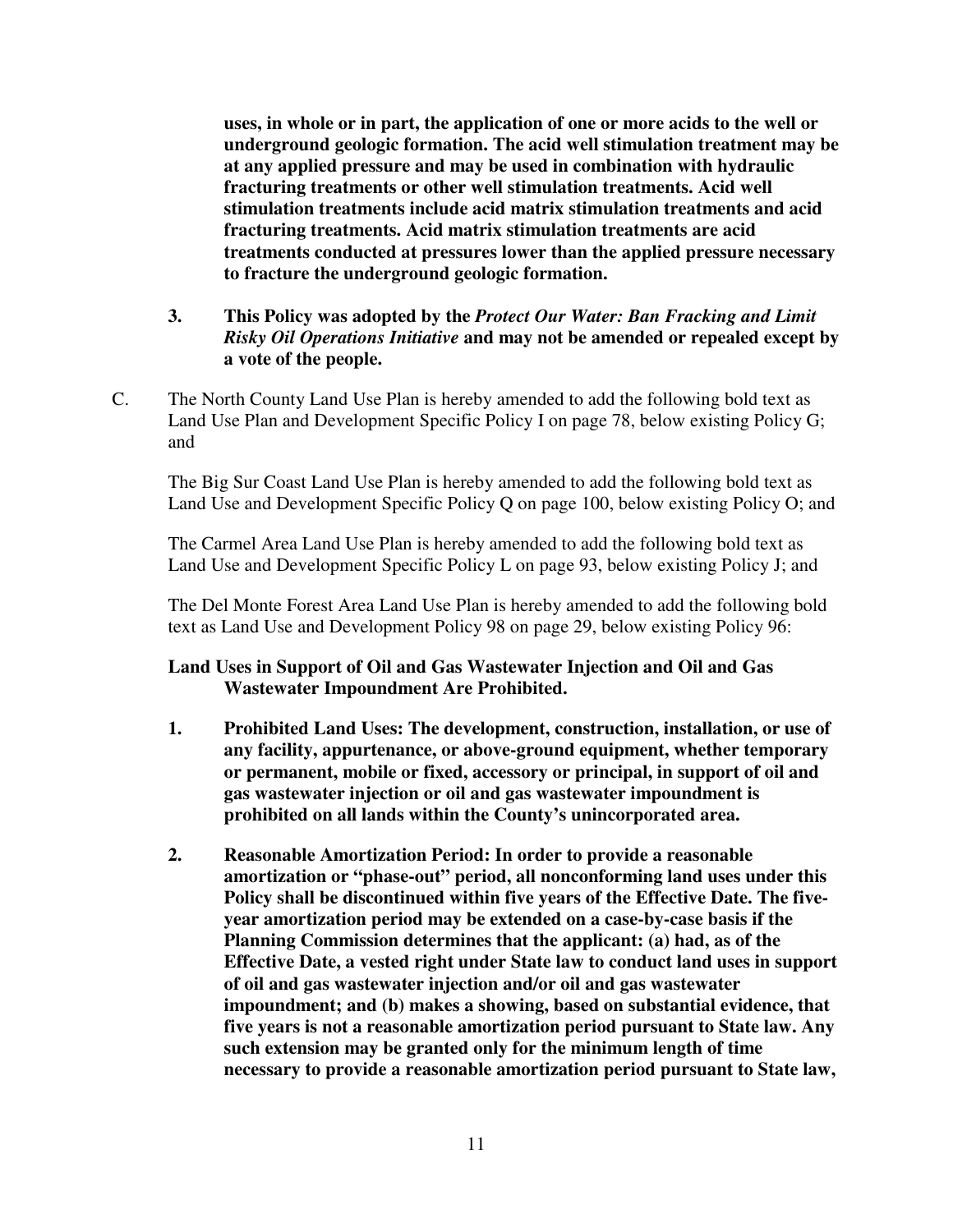**and shall not exceed 10 years (in addition to the initial five-year period for a total of 15 years).** 

 **All Planning Commission determinations made under this Policy must be made upon application by the property owner and after a duly noticed public hearing and may be appealed to the Board of Supervisors.** 

 **Nothing in this Policy is intended to affect any existing County authority to terminate operations found to be a nuisance, or that are otherwise operating unlawfully.** 

**3. Definitions:** 

**"Oil and gas wastewater injection" means the injection of oil and gas wastewater into a well for underground storage or disposal.** 

**"Oil and gas wastewater impoundment" means the storage or disposal of oil and gas wastewater in depressions or basins in the ground, whether manmade or natural, lined or unlined, including percolation ponds and evaporation ponds.** 

**"Oil and gas wastewater" means wastewater brought to the surface in connection with oil or natural gas production, including flowback fluid and produced water.** 

**"Effective Date" means the date that the** *Protect Our Water: Ban Fracking and Limit Risky Oil Operations Initiative* **became effective pursuant to State law.** 

- **4. Nothing in this Policy is intended to prevent a party who holds a permit issued by the California Division of Oil, Gas & Geothermal Resources from complying with requirements or conditions of that permit (for example, maintaining minimum hydrostatic pressure levels to prevent subsidence).**
- **5. This Policy was adopted by the** *Protect Our Water: Ban Fracking and Limit Risky Oil Operations Initiative* **and may not be amended or repealed except by a vote of the people.**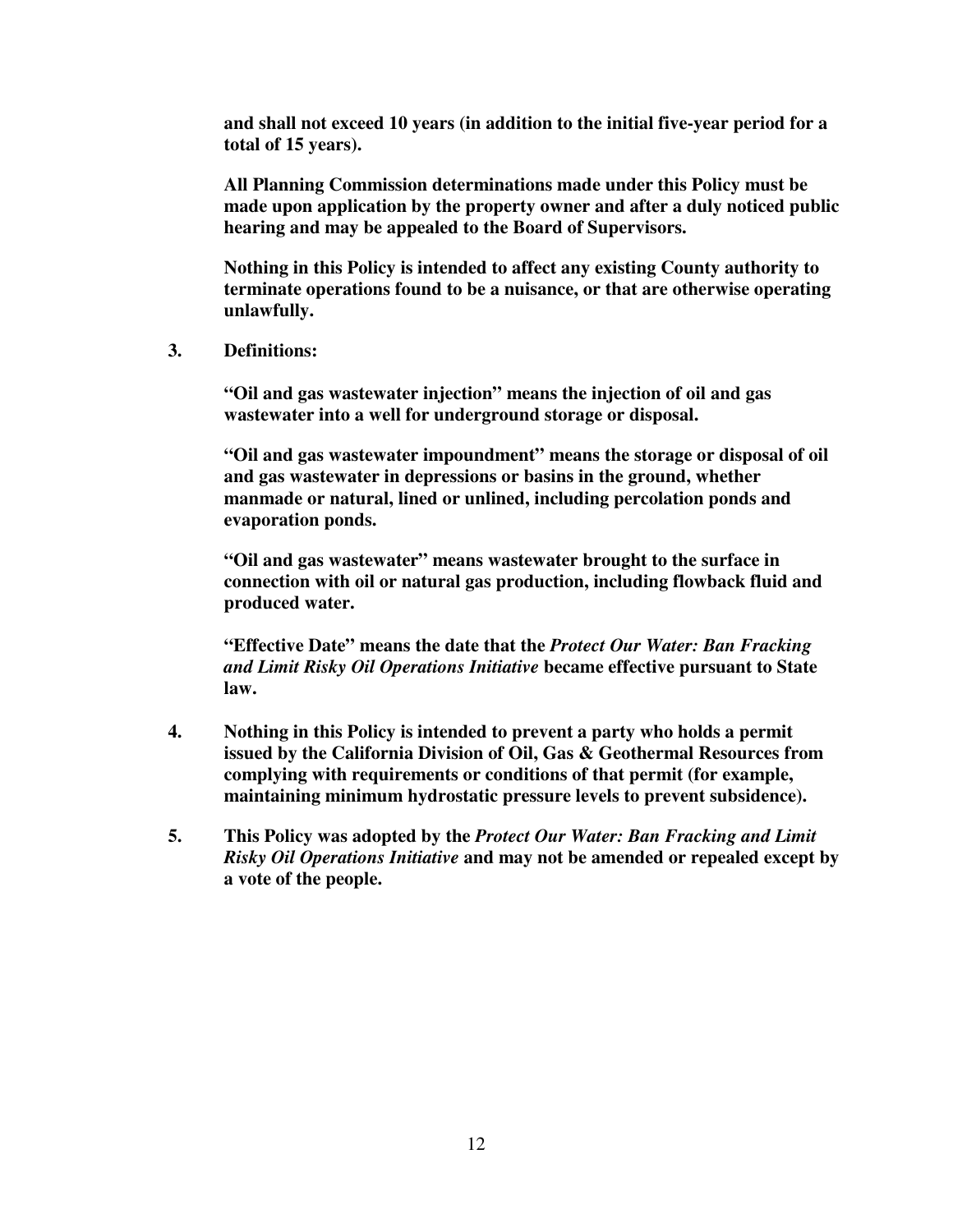D. The North County Land Use Plan is hereby amended to add the following bold text as Land Use Plan and Development Specific Policy J on page 78, below existing Policy G; and

The Big Sur Coast Land Use Plan is hereby amended to add the following bold text as Land Use and Development Specific Policy R on page 100, below existing Policy O; and

The Carmel Area Land Use Plan is hereby amended to add the following bold text as Land Use and Development Specific Policy M on page 93, below existing Policy J; and

The Del Monte Forest Area Land Use Plan is hereby amended to add the following bold text as Land Use and Development Policy 99 on page 29, below existing Policy 96:

## **Land Uses in Support of Drilling New Oil and Gas Wells Are Prohibited**

- **1. Prohibited Land Uses: The drilling of new oil and gas wells is prohibited on all lands within the County's unincorporated area. This Policy does not affect oil and gas wells drilled prior to the Effective Date and which have not been abandoned.**
- **2. Definitions:**

**"Oil and gas wells" means wells drilled for the purpose of exploring for, recovering, or aiding in the recovery of, oil and gas.** 

**"Effective Date" means the date that the** *Protect Our Water: Ban Fracking and Limit Risky Oil Operations Initiative* **became effective pursuant to State law.** 

**3. This Policy was adopted by the** *Protect Our Water: Ban Fracking and Limit Risky Oil Operations Initiative* **and may not be amended or repealed except by a vote of the people.** 

#### **SECTION 4: FORT ORD MASTER PLAN AMENDMENTS**

A. This Initiative hereby amends the Fort Ord Master Plan, as amended through the submittal date. Amendments to the Fort Ord Master Plan must be submitted to the Fort Ord Reuse Authority for certification before they may take effect. Text to be inserted in the Plan is indicated in **bold** type. The language adopted in the following amendments may be repealed or amended only by a vote of the people. The Fort Ord Master Plan is hereby amended to add the following new section on page FO-25, below Institutional Land Use Program C-2.2, which new section will include General Land Use Policies A-1, A-2, and A-3:

#### **General Land Use Policies and Programs**

**Objective A: Implement the** *Protect Our Water: Ban Fracking and Limit Risky Oil Operations Initiative***.**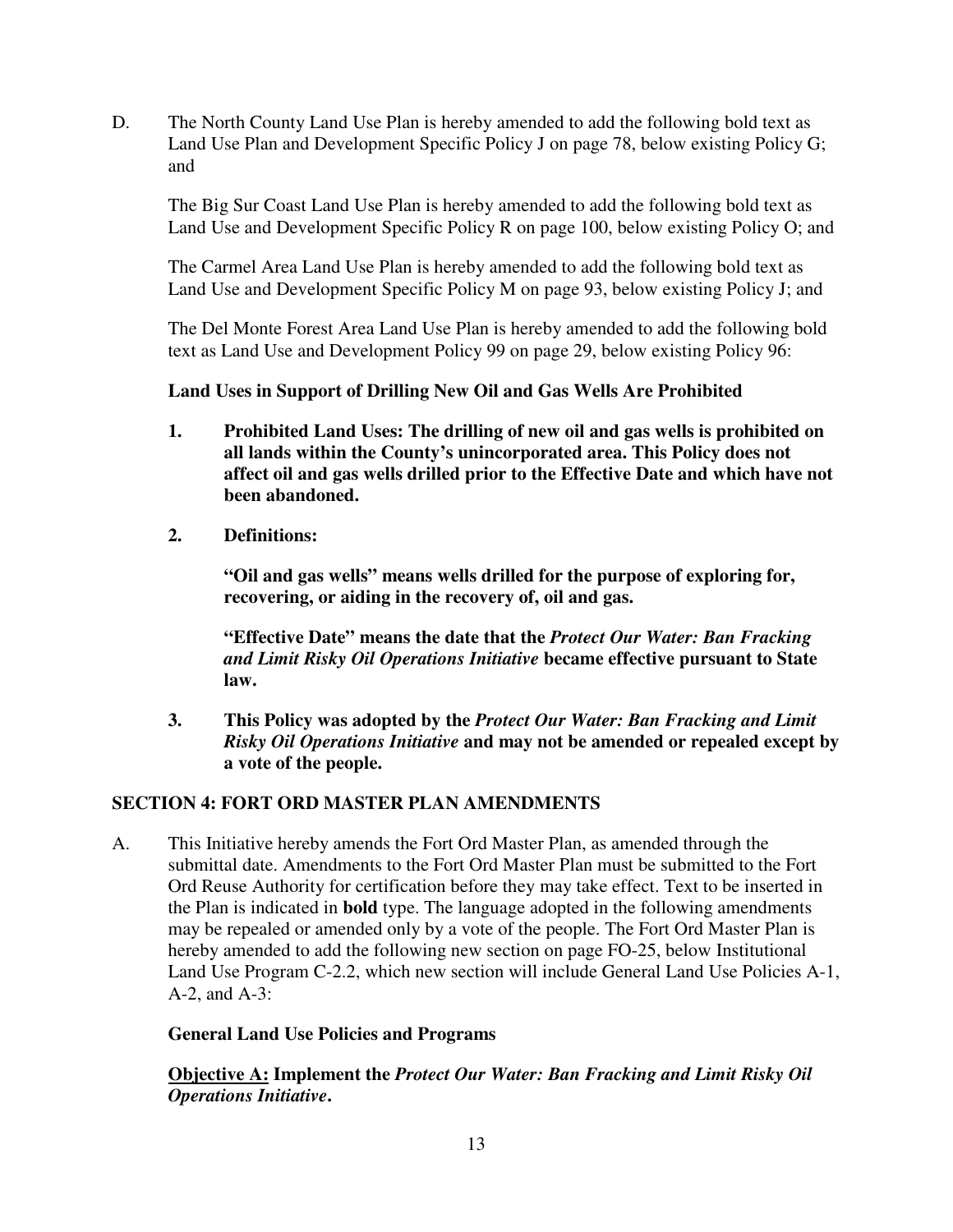**General Land Use Policy A-1: Land Uses in Support of Well Stimulation Treatments Are Prohibited.** 

- **1. Prohibited Land Uses: The development, construction, installation, or use of any facility, appurtenance, or above-ground equipment, whether temporary or permanent, mobile or fixed, accessory or principal, in support of well stimulation treatments is prohibited on all lands within the County's unincorporated area.**
- **2. Definitions:**

**"Well stimulation treatments" means any treatment of a well designed to enhance oil and gas production or recovery by increasing the permeability of the formation. Well stimulation treatments include, but are not limited to, hydraulic fracturing treatments and acid well stimulation treatments. Well stimulation treatments do not include steam flooding, water flooding, or cyclic steaming and do not include routine well cleanout work, routine well maintenance, routine removal of formation damage due to drilling, bottom hole pressure surveys, or routine activities that do not affect the integrity of the well or the formation.** 

**"Hydraulic fracturing treatment" means a well stimulation treatment that, in whole or in part, includes the pressurized injection of hydraulic fracturing fluid or fluids into an underground geologic formation in order to fracture or with the intent to fracture the formation, thereby causing or enhancing the production of oil or gas from a well.** 

**"Acid well stimulation treatment" means a well stimulation treatment that uses, in whole or in part, the application of one or more acids to the well or underground geologic formation. The acid well stimulation treatment may be at any applied pressure and may be used in combination with hydraulic fracturing treatments or other well stimulation treatments. Acid well stimulation treatments include acid matrix stimulation treatments and acid fracturing treatments. Acid matrix stimulation treatments are acid treatments conducted at pressures lower than the applied pressure necessary to fracture the underground geologic formation.** 

**3. This Policy was adopted by the** *Protect Our Water: Ban Fracking and Limit Risky Oil Operations Initiative* **and may not be amended or repealed except by a vote of the people.** 

**General Land Use Policy A-2: Land Uses in Support of Oil and Gas Wastewater Injection and Oil and Gas Wastewater Impoundment Are Prohibited.** 

**1. Prohibited Land Uses: The development, construction, installation, or use of any facility, appurtenance, or above-ground equipment, whether temporary or permanent, mobile or fixed, accessory or principal, in support of oil and**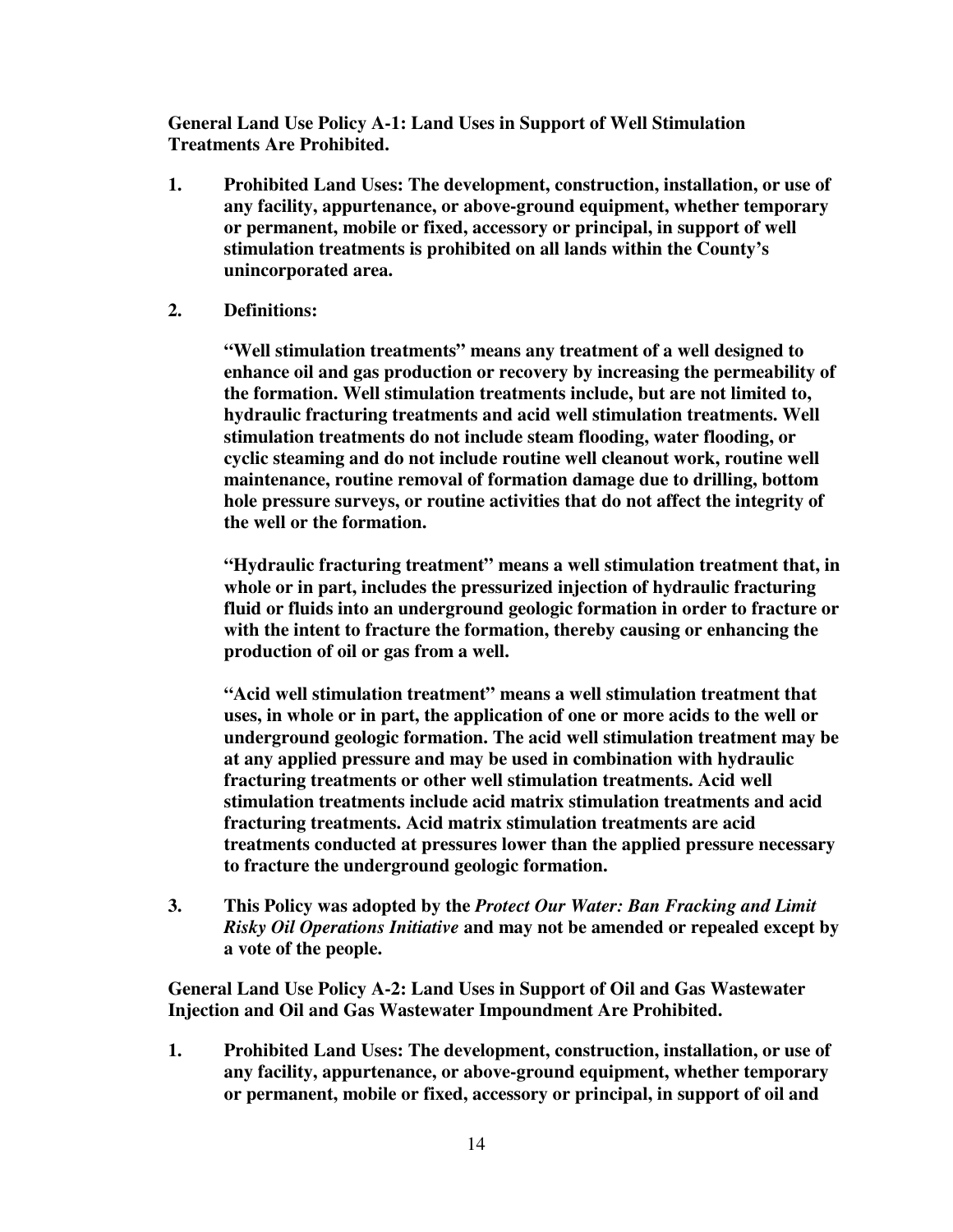**gas wastewater injection or oil and gas wastewater impoundment is prohibited on all lands within the County's unincorporated area.** 

**2. Reasonable Amortization Period: In order to provide a reasonable amortization or "phase-out" period, all nonconforming land uses under this Policy shall be discontinued within five years of the Effective Date. The fiveyear amortization period may be extended on a case-by-case basis if the Planning Commission determines that the applicant: (a) had, as of the Effective Date, a vested right under State law to conduct land uses in support of oil and gas wastewater injection and/or oil and gas wastewater impoundment; and (b) makes a showing, based on substantial evidence, that five years is not a reasonable amortization period pursuant to State law. Any such extension may be granted only for the minimum length of time necessary to provide a reasonable amortization period pursuant to State law, and shall not exceed 10 years (in addition to the initial five-year period for a total of 15 years).** 

 **All Planning Commission determinations made under this Policy must be made upon application by the property owner and after a duly noticed public hearing and may be appealed to the Board of Supervisors.** 

 **Nothing in this Policy is intended to affect any existing County authority to terminate operations found to be a nuisance, or that are otherwise operating unlawfully.** 

**3. Definitions:** 

**"Oil and gas wastewater injection" means the injection of oil and gas wastewater into a well for underground storage or disposal.** 

**"Oil and gas wastewater impoundment" means the storage or disposal of oil and gas wastewater in depressions or basins in the ground, whether manmade or natural, lined or unlined, including percolation ponds and evaporation ponds.** 

**"Oil and gas wastewater" means wastewater brought to the surface in connection with oil or natural gas production, including flowback fluid and produced water.** 

**"Effective Date" means the date that the** *Protect Our Water: Ban Fracking and Limit Risky Oil Operations Initiative* **became effective pursuant to State law.** 

**4. Nothing in this Policy is intended to prevent a party who holds a permit issued by the California Division of Oil, Gas & Geothermal Resources from complying with requirements or conditions of that permit (for example, maintaining minimum hydrostatic pressure levels to prevent subsidence).**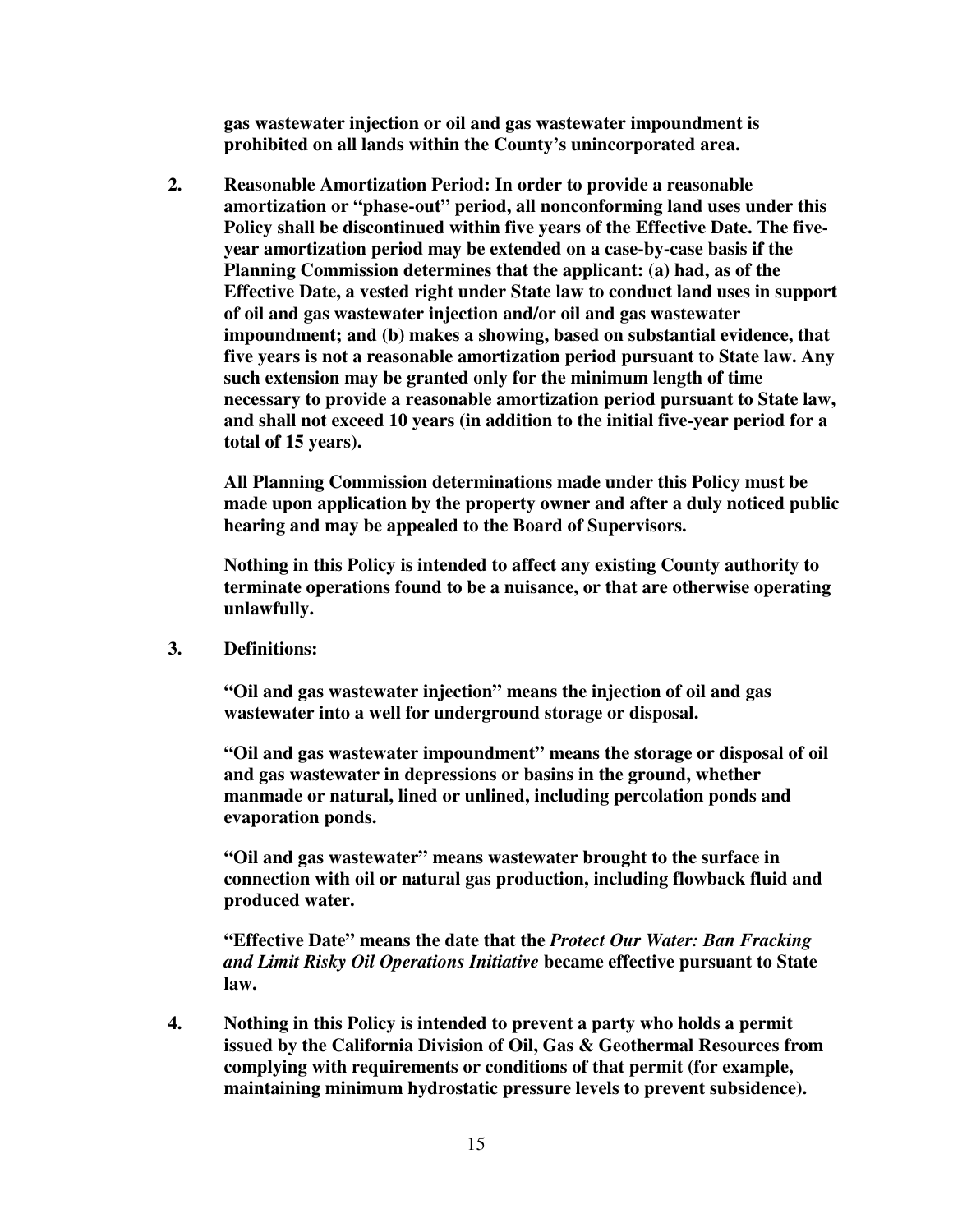**5. This Policy was adopted by the** *Protect Our Water: Ban Fracking and Limit Risky Oil Operations Initiative* **and may not be amended or repealed except by a vote of the people.** 

**General Land Use Policy A-3: Land Uses in Support of Drilling New Oil and Gas Wells Are Prohibited** 

- **1. Prohibited Land Uses: The drilling of new oil and gas wells is prohibited on all lands within the County's unincorporated area. This Policy does not affect oil and gas wells drilled prior to the Effective Date and which have not been abandoned.**
- **2. Definitions:**

**"Oil and gas wells" means wells drilled for the purpose of exploring for, recovering, or aiding in the recovery of, oil and gas.** 

**"Effective Date" means the date that the** *Protect Our Water: Ban Fracking and Limit Risky Oil Operations Initiative* **became effective pursuant to State law.** 

**3. This Policy was adopted by the** *Protect Our Water: Ban Fracking and Limit Risky Oil Operations Initiative* **and may not be amended or repealed except by a vote of the people.** 

# **SECTION 5: CONFORMING AMENDMENTS**

- A. In order to promote internal consistency among the various sections of the documents amended by this Initiative, the Initiative makes the following conforming amendments. Text to be inserted in the relevant document is indicated in **bold** type. Non-bolded text currently appears in the relevant document and is not changed or readopted by this Initiative. The language adopted in the following amendments may be further amended as appropriate without a vote of the people, during the course of further updates and revisions to the documents amended by this Initiative.
- B. The South County Area Plan (which is a part of the General Plan) is hereby amended to add the following new language to Policy SC-3.1, on page SC-1:

SC-3.1: Co-generation facilities may be allowed in conjunction with other industrial uses and oil and gas removal, as a means of energy conservation, on lands designated for industrial use, subject to a use permit in each case**, provided, however, that drilling new oil and gas wells and land uses in support of well stimulation treatments and oil and gas wastewater injection or impoundment are prohibited on these and all other designations, in accordance with General Plan Policies LU-1.21, LU-1.22, and LU-1.23**.

C. The Big Sur Coast Land Use Plan is hereby further amended to add the following new Mineral Resources General Policy 6, on page 49, after Policy 5: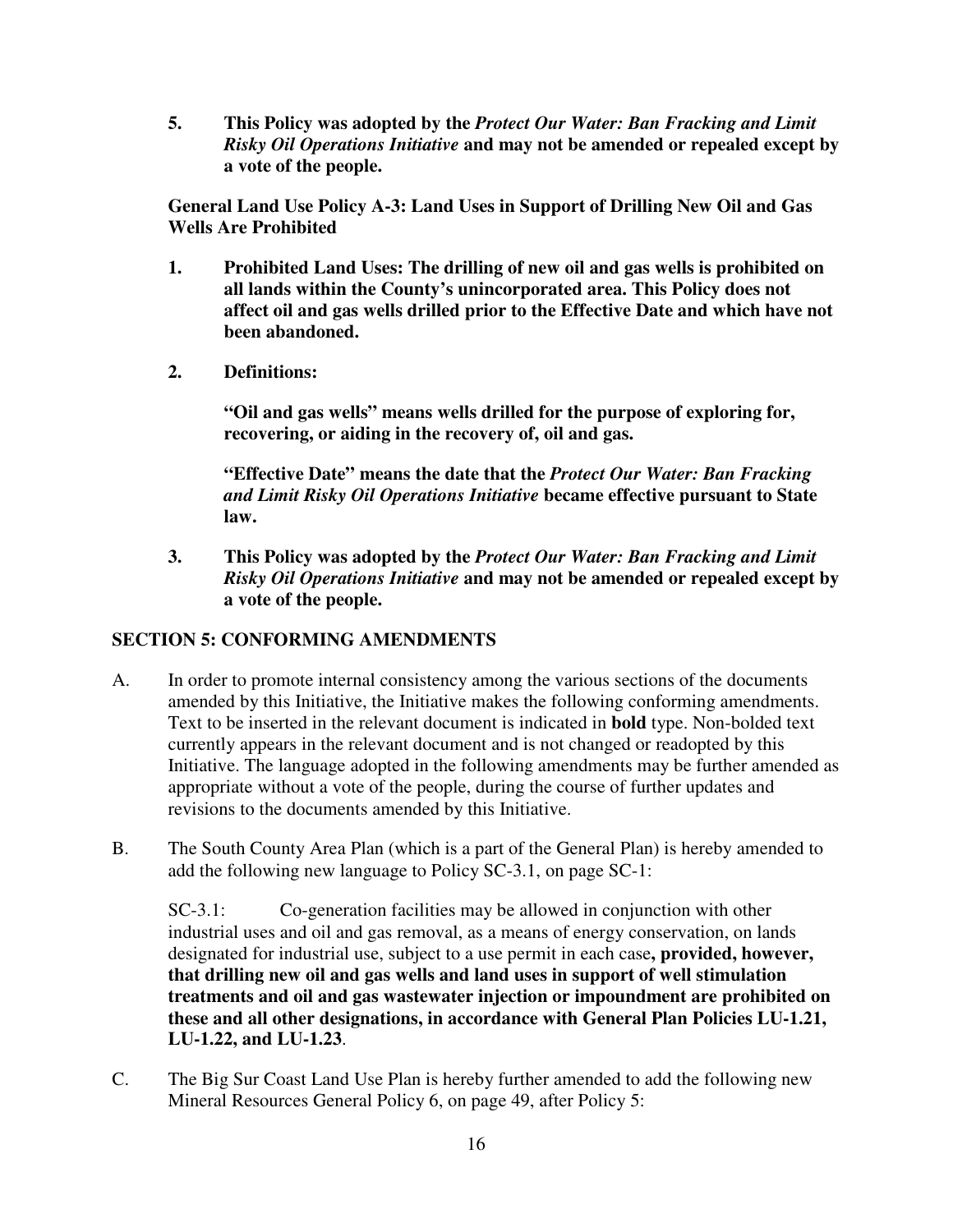**6. In all cases, mineral resources development shall be consistent with Land Use and Development Specific Policies P, Q, and R, which prohibit the drilling of new oil and gas wells and land uses in support of well stimulation treatments and oil and gas wastewater injection or impoundment.** 

D. The Fort Ord Master Plan is hereby further amended to add the following language to Soils and Geology Objective B on page FO-35:

Objective B: Provide for mineral extraction and reclamation activities that are consistent with the surrounding natural landscape, proposed future land uses, and soil conservation practices**, provided, however, that drilling new oil and gas wells and land uses in support of well stimulation treatments and oil and gas wastewater injection or impoundment are prohibited in all land use designations in accordance with General Land Use Policies A-1, A-2, and A-3**.

## **SECTION 6: EXEMPTIONS FOR CERTAIN PROJECTS**

- A. Nothing in this Initiative shall apply to prohibit any person or entity from exercising a vested right, obtained pursuant to State law, as of the Effective Date of this Initiative. Notwithstanding the foregoing, the Initiative provides a reasonable amortization period intended to phase out, consistent with state vested rights law, land uses in support of oil and gas wastewater injection and oil and gas wastewater impoundment.
- B. The provisions of this Initiative shall not apply to the extent, but only to the extent, that they would violate the constitution or laws of the United States or the State of California.
- C. In the event a property owner contends that application of this Initiative effects an unconstitutional taking of property, the Board of Supervisors may grant, upon request of the affected property owner, an exception to application of any provision of this Initiative if the Board of Supervisors finds, based on substantial evidence, that both (1) the application of that provision of this Initiative would constitute an unconstitutional taking of property, and (2) the exception will allow additional or continued land uses only to the minimum extent necessary to avoid such a taking.

# **SECTION 7: IMPLEMENTATION**

- A. **Effective Date:** "Effective Date" means the date that the *Protect Our Water: Ban Fracking and Limit Risky Oil Operations Initiative* became effective pursuant to State law.
- B. **Monterey County General Plan:** Upon the Effective Date of this Initiative, the provisions of Section 2 of the Initiative are hereby inserted into the Monterey County General Plan, as an amendment thereof; except that if the four amendments of the mandatory elements of the General Plan permitted by State law for any given calendar year have already been used in the year in which the Initiative becomes effective, this General Plan amendment shall be the first amendment inserted into the Monterey County General Plan on January 1 of the following year. Upon the Effective Date of this Initiative, any provisions of the County Code or any other Monterey County ordinance or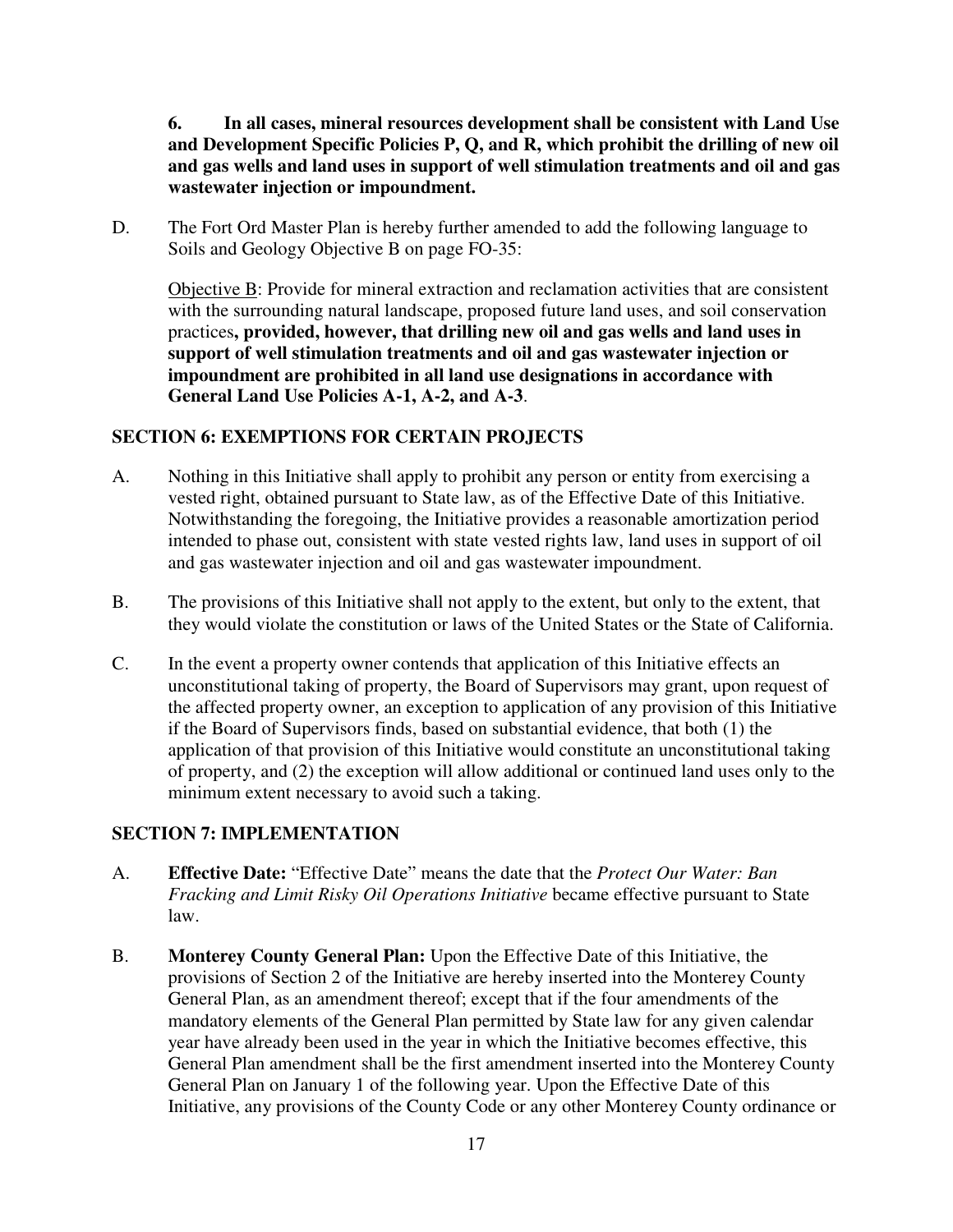resolution that are inconsistent with the provisions adopted by this Initiative shall not be enforced in a manner inconsistent with this Initiative.

- C. **Monterey County Local Coastal Program and Coastal Commission Certification:** Following the Effective Date of this Initiative, the County of Monterey is hereby authorized and directed to submit the Initiative's amendments to the Coastal Land Use Plans, along with any necessary supporting documents, to the California Coastal Commission for certification as an amendment to the Monterey County Local Coastal Program. If the three amendments to the Monterey County Local Coastal Program permitted by State law for any given calendar year have already been used in the year in which the Initiative becomes effective, this amendment to the Monterey County Local Coastal Program shall be the first amendment submitted to the California Coastal Commission for certification on January 1 of the following year. The voters further intend that the Initiative's amendment to the Local Coastal Program will take effect automatically upon the California Coastal Commission's approval.
- D. **Fort Ord Reuse Authority Certification:** Following the Effective Date of this Initiative, Monterey County is hereby authorized and directed to submit the Initiative's amendments to the Fort Ord Master Plan, along with any necessary supporting documents, to the Fort Ord Reuse Authority for certification as consistent with the Fort Ord Reuse Plan. The voters further intend that the Initiative's amendment to the Fort Ord Master Plan will take effect automatically upon the Fort Ord Reuse Authority's certification of the amendments to the Fort Ord Master Plan as consistent with the Fort Ord Reuse Plan.
- E. **Interim Amendments:** The date that the notice of intention to circulate this Initiative was submitted to the elections official of the County of Monterey is referenced herein as the "submittal date." The Monterey County General Plan in effect on the submittal date as amended by this Initiative comprises an integrated, internally consistent, and compatible statement of policies for the County of Monterey. In order to ensure that nothing in this Initiative measure would prevent the General Plan from being an integrated, internally consistent, and compatible statement of the policies of the County, as required by State law, and to ensure that the actions of the voters in enacting this Initiative are given effect, any amendment or update to the General Plan that is adopted between the submittal date and the date that the General Plan is amended by this Initiative measure shall, to the extent that such interim-enacted provision is inconsistent with the General Plan provisions adopted by this Initiative, be amended as soon as possible to ensure consistency between the provisions adopted by this Initiative and other provisions of the General Plan.
- F. **Other County Plans, Ordinances, and Policies:** The County of Monterey is hereby authorized and directed to amend the Monterey County General Plan, all Area Plans, the Coastal Land Use Plans, the Fort Ord Master Plan, the County Code including the Inland Zoning Ordinance and the Coastal Zoning Ordinance, and other ordinances and policies affected by this Initiative as soon as possible and periodically thereafter as necessary to ensure consistency between the provisions adopted in this Initiative and other sections of the General Plan, Area Plans, the Coastal Land Use Plans, the Fort Ord Master Plan, the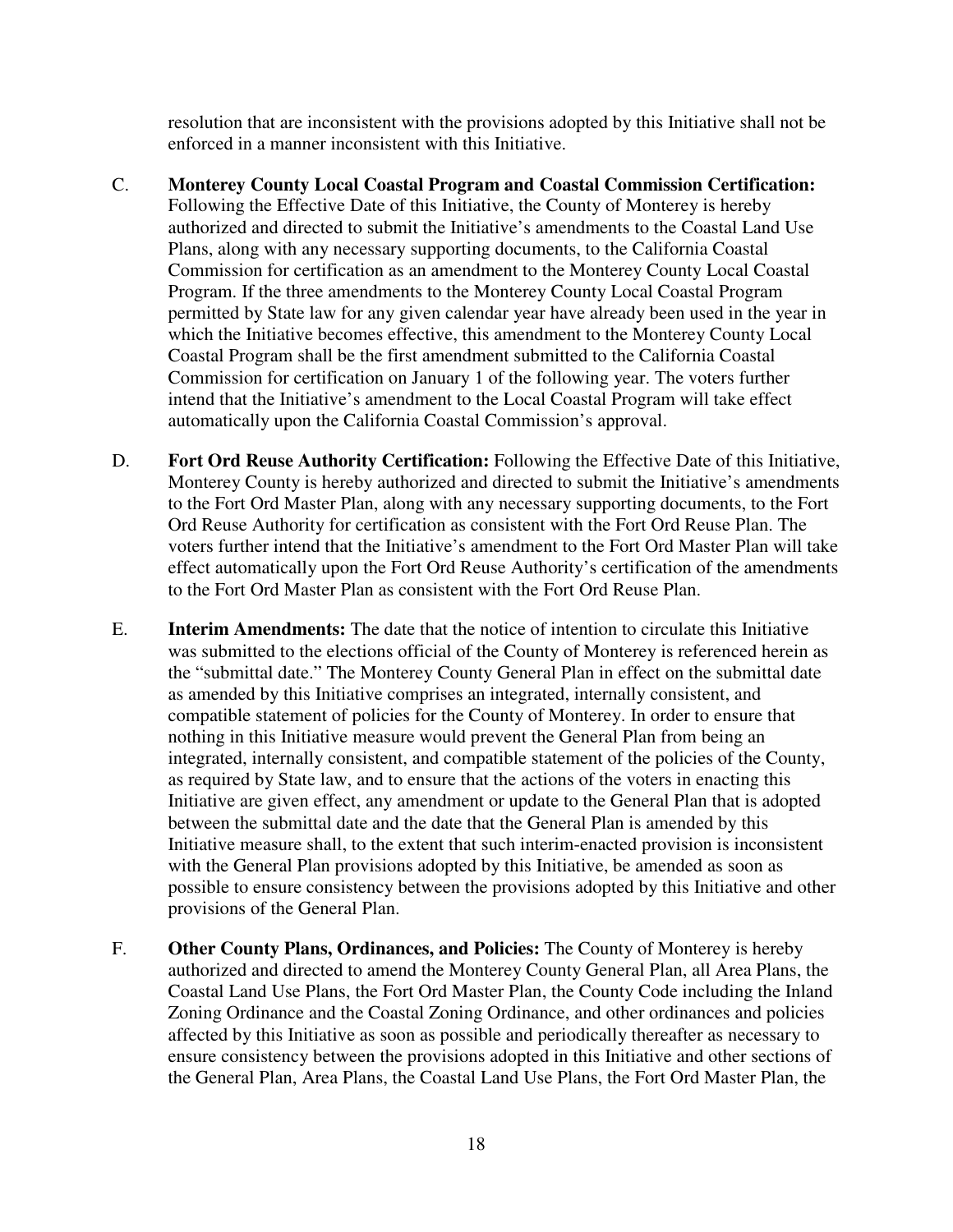County Code including the Inland Zoning Ordinance and the Coastal Zoning Ordinance, and other County plans, ordinances, and policies.

- G. **Reorganization:** The General Plan, Local Coastal Program, and Fort Ord Master Plan may be reorganized or readopted in different format, and individual provisions may be renumbered or reordered, in the course of ongoing updates of the General Plan, Local Coastal Program, Fort Ord Master Plan, and County Code, provided that the provisions of Sections 2, 3, and 4 of this Initiative shall remain in the General Plan, Local Coastal Program, and Fort Ord Master Plan, respectively, unless earlier repealed or amended by vote of the people of the County.
- H. **Implementing Ordinances:** The Board of Supervisors is authorized, after a duly noticed public hearing, to adopt implementing ordinances, guidelines, rules, and/or regulations, as necessary, to further the purposes of this Initiative.
- I. **Enforcement and Defense of Initiative:** The Board of Supervisors shall take all steps reasonably necessary to enforce this Initiative and to defend it against any challenge to its validity.
- J. **Project Approvals:** Upon the Effective Date of this Initiative, the County and its departments, boards, commissions, officers, and employees shall not grant, or by inaction allow to be approved by operation of law, any general plan amendment, rezoning, specific plan, subdivision map, use permit, development plan, exploration plan, production plan, coastal development permit, building permit, development agreement, or any other discretionary entitlement which is inconsistent with this Initiative.

# **SECTION 8: EFFECT OF COMPETING OR ALTERNATIVE MEASURE ON THE SAME BALLOT**

This Initiative adopts a comprehensive scheme prohibiting land uses in support of well stimulation treatments and oil and gas wastewater injection or impoundment and the drilling of new oil and gas wells within the County's unincorporated areas. By voting for this Initiative, the voters expressly declare their intent that any other measure which appears on the same ballot as this Initiative and addresses land uses in support of well stimulation treatments and oil and gas wastewater injection or impoundment and the drilling of new oil and gas wells within the County's unincorporated areas, or conflicts with any provision of this Initiative, shall be deemed to conflict with the entire cohesive scheme adopted by this Initiative. Because of this conflict, if this Initiative and any such other Monterey County measure receive a majority of votes by the voters voting thereon at the same election, then the measure receiving the most votes in favor shall prevail and no provision of the other measure shall take effect. For the purposes of this Section 8, any other measure that appears on the same ballot as this Initiative and purports to amend any provision of this Initiative shall be deemed to directly conflict with this entire Initiative.

# **SECTION 9: SEVERABILITY AND INTERPRETATION**

This Initiative shall be broadly construed in order to achieve its purpose.